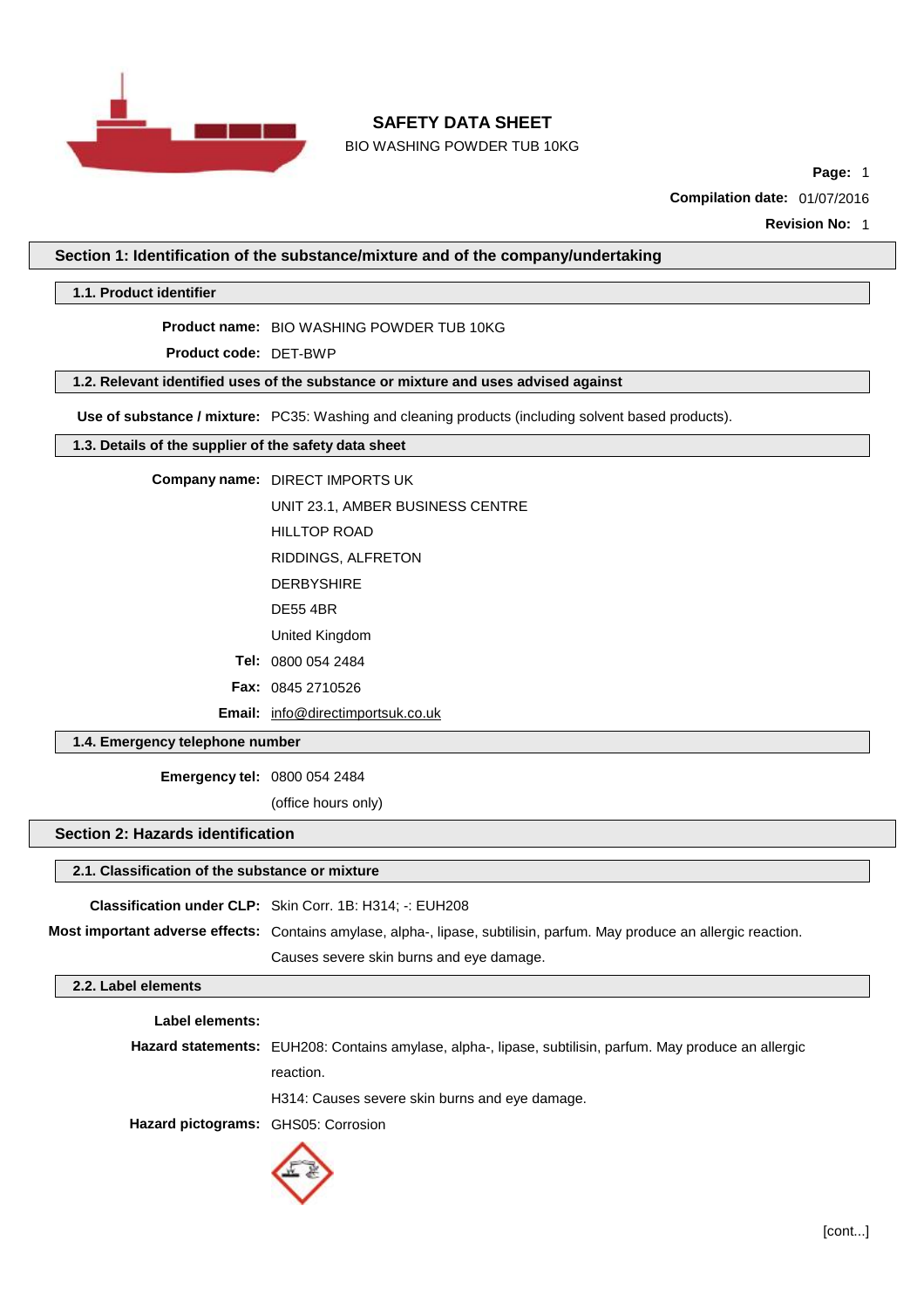# BIO WASHING POWDER TUB 10KG

**Page:** 2

**Signal words:** Danger **Precautionary statements:** P260: Do not breathe dust/fumes/gas/mist/vapours/spray. P280: Wear protective gloves/protective clothing/eye protection/face protection. P301+330+331: IF SWALLOWED: rinse mouth. Do NOT induce vomiting. P303+361+353: IF ON SKIN (or hair): Take off immediately all contaminated clothing. Rinse skin with water/shower. P304+340: IF INHALED: Remove person to fresh air and keep comfortable for breathing. P305+351+338: IF IN EYES: Rinse cautiously with water for several minutes. Remove contact lenses, if present and easy to do. Continue rinsing.

**2.3. Other hazards**

**PBT:** This product is not identified as a PBT/vPvB substance.

# **Section 3: Composition/information on ingredients**

**3.2. Mixtures**

#### **Hazardous ingredients:**

SODIUM CARBONATE

| <b>EINECS</b>         | <b>CAS</b>      | PBT/WEL<br><b>CLP Classification</b>                                                                     |  | Percent |
|-----------------------|-----------------|----------------------------------------------------------------------------------------------------------|--|---------|
| 207-838-8             | 497-19-8        | Eye Irrit. 2: H319<br>$\overline{\phantom{a}}$                                                           |  | 10-30%  |
| DISODIUM METASILICATE |                 |                                                                                                          |  |         |
| 229-912-9             | 6834-92-0       | Skin Corr. 1B: H314; STOT SE 3: H335<br>٠                                                                |  | 1-10%   |
| AMYLASE, ALPHA-       |                 |                                                                                                          |  |         |
| 232-565-6             | 9000-90-2       | Resp. Sens. 1: H334                                                                                      |  | $<1\%$  |
| <b>LIPASE</b>         |                 |                                                                                                          |  |         |
| 232-619-9             | $9001 - 01 - 1$ | Resp. Sens. 1: H334<br>٠                                                                                 |  | $< 1\%$ |
| <b>SUBTILISIN</b>     |                 |                                                                                                          |  |         |
| 232-752-2             | $9014 - 01 - 1$ | STOT SE 3: H335; Skin Irrit. 2: H315;<br>Eye Dam. 1: H318; Resp. Sens. 1:<br>H334; Aquatic Acute 1: H400 |  | $< 1\%$ |
| <b>PARFUM</b>         |                 |                                                                                                          |  |         |

#### -  $\vert$  -  $\vert$  -  $\vert$  -  $\vert$  -  $\vert$  Skin Sens. 1: H317; Aquatic Chronic 2: H411 <1%

## **Section 4: First aid measures**

#### **4.1. Description of first aid measures**

**Skin contact:** Remove all contaminated clothes and footwear immediately unless stuck to skin.

Drench the affected skin with running water for 10 minutes or longer if substance is still

on skin. Transfer to hospital if there are burns or symptoms of poisoning.

**Eye contact:** Bathe the eye with running water for 15 minutes. Transfer to hospital for specialist examination.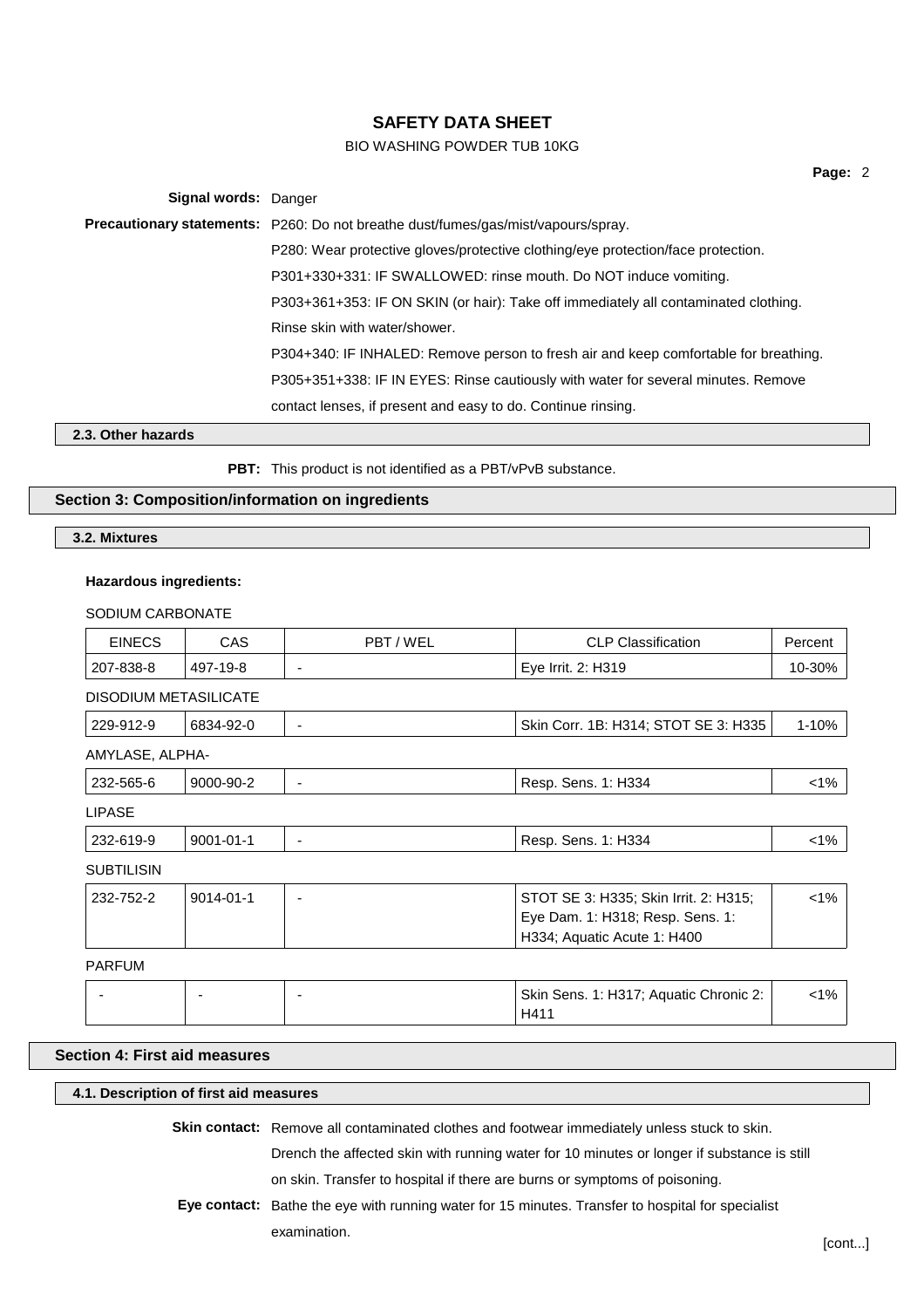# BIO WASHING POWDER TUB 10KG

**Ingestion:** Wash out mouth with water. Do not induce vomiting. Give 1 cup of water to drink every 10 minutes. If unconscious, check for breathing and apply artificial respiration if necessary. If unconscious and breathing is OK, place in the recovery position. Transfer to hospital as soon as possible.

**Inhalation:** Remove casualty from exposure ensuring one's own safety whilst doing so. If unconscious and breathing is OK, place in the recovery position. If conscious, ensure the casualty sits or lies down. If breathing becomes bubbly, have the casualty sit and provide oxygen if available. Transfer to hospital as soon as possible.

#### **4.2. Most important symptoms and effects, both acute and delayed**

**Skin contact:** Blistering may occur. Progressive ulceration will occur if treatment is not immediate.

- **Eye contact:** Corneal burns may occur. May cause permanent damage.
	- **Ingestion:** Corrosive burns may appear around the lips. Blood may be vomited. There may be bleeding from the mouth or nose.
	- **Inhalation:** There may be shortness of breath with a burning sensation in the throat. Exposure may cause coughing or wheezing.

**Delayed / immediate effects:** Immediate effects can be expected after short-term exposure.

**4.3. Indication of any immediate medical attention and special treatment needed**

**Immediate / special treatment:** Eye bathing equipment should be available on the premises.

## **Section 5: Fire-fighting measures**

#### **5.1. Extinguishing media**

**Extinguishing media:** Suitable extinguishing media for the surrounding fire should be used. Use water spray

to cool containers.

#### **5.2. Special hazards arising from the substance or mixture**

**Exposure hazards:** Corrosive. In combustion emits toxic fumes.

#### **5.3. Advice for fire-fighters**

**Advice for fire-fighters:** Wear self-contained breathing apparatus. Wear protective clothing to prevent contact with skin and eyes.

## **Section 6: Accidental release measures**

## **6.1. Personal precautions, protective equipment and emergency procedures**

**Personal precautions:** Notify the police and fire brigade immediately. If outside keep bystanders upwind and away from danger point. Mark out the contaminated area with signs and prevent access to unauthorised personnel. Do not attempt to take action without suitable protective clothing - see section 8 of SDS. Do not create dust.

## **6.2. Environmental precautions**

**Environmental precautions:** Do not discharge into drains or rivers.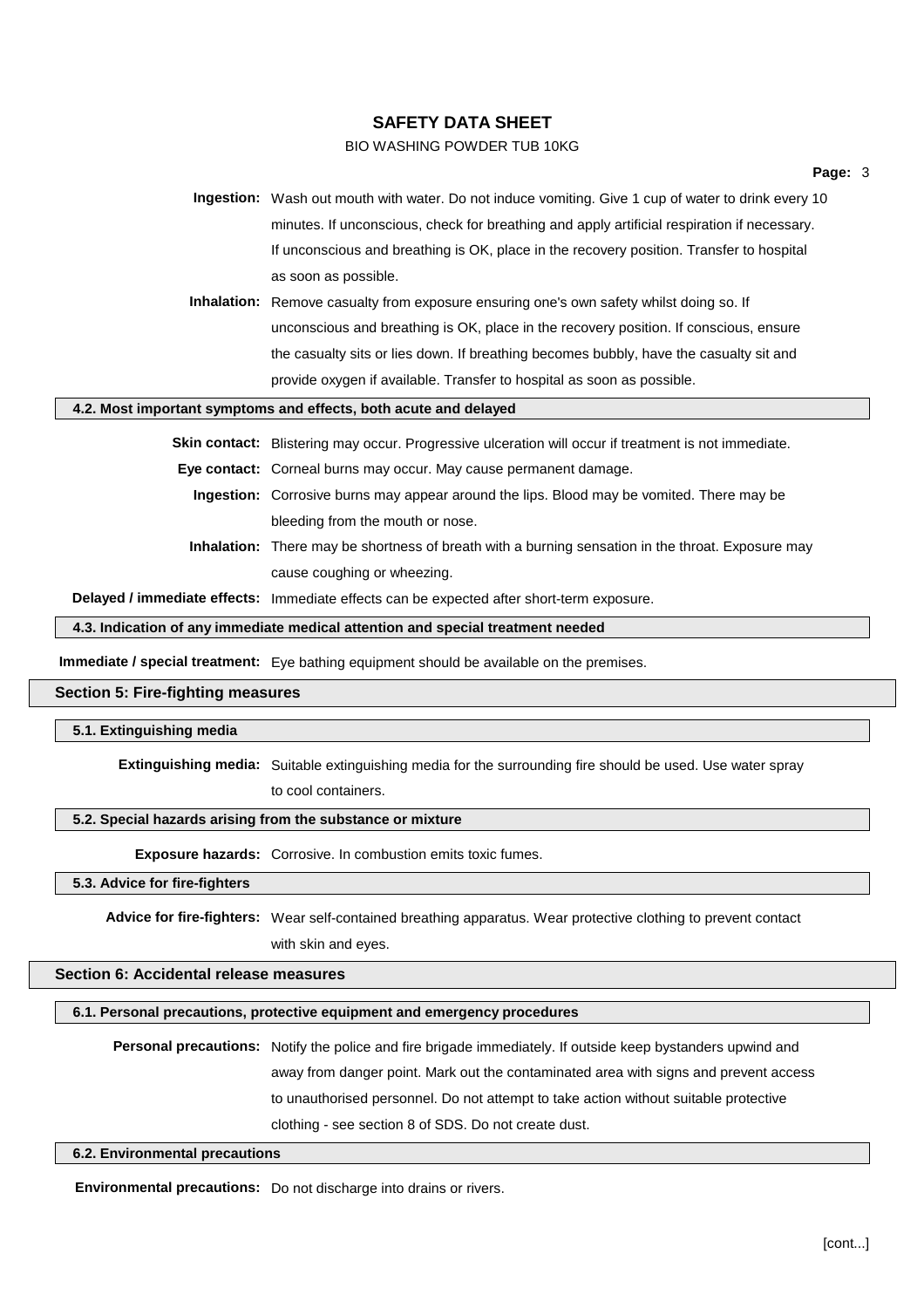# BIO WASHING POWDER TUB 10KG

## **6.3. Methods and material for containment and cleaning up**

**Clean-up procedures:** Clean-up should be dealt with only by qualified personnel familiar with the specific

substance. Transfer to a closable, labelled salvage container for disposal by an appropriate method.

#### **6.4. Reference to other sections**

**Reference to other sections:** Refer to section 8 of SDS.

# **Section 7: Handling and storage**

## **7.1. Precautions for safe handling**

**Handling requirements:** Avoid direct contact with the substance. Ensure there is sufficient ventilation of the area.

Do not handle in a confined space. Avoid the formation or spread of dust in the air.

#### **7.2. Conditions for safe storage, including any incompatibilities**

**Storage conditions:** Store in a cool, well ventilated area. Keep container tightly closed.

# **7.3. Specific end use(s)**

**Specific end use(s):** No data available.

# **Section 8: Exposure controls/personal protection**

#### **8.1. Control parameters**

**Workplace exposure limits:** No data available.

### **DNEL/PNEC Values**

**DNEL / PNEC** No data available.

#### **8.2. Exposure controls**

|                                            | <b>Engineering measures:</b> Ensure there is sufficient ventilation of the area.                               |  |
|--------------------------------------------|----------------------------------------------------------------------------------------------------------------|--|
|                                            | Respiratory protection: Self-contained breathing apparatus must be available in case of emergency. Respiratory |  |
|                                            | protective device with particle filter.                                                                        |  |
| <b>Hand protection:</b> Protective gloves. |                                                                                                                |  |
|                                            | Eye protection: Tightly fitting safety goggles. Ensure eye bath is to hand.                                    |  |
|                                            | <b>Skin protection:</b> Protective clothing.                                                                   |  |

# **Section 9: Physical and chemical properties**

## **9.1. Information on basic physical and chemical properties**

**State:** Granules

**Colour:** White with coloured speckles

**Odour:** Pleasant

**Solubility in water:** Soluble

**Relative density:** 1.1 **pH:** 10-11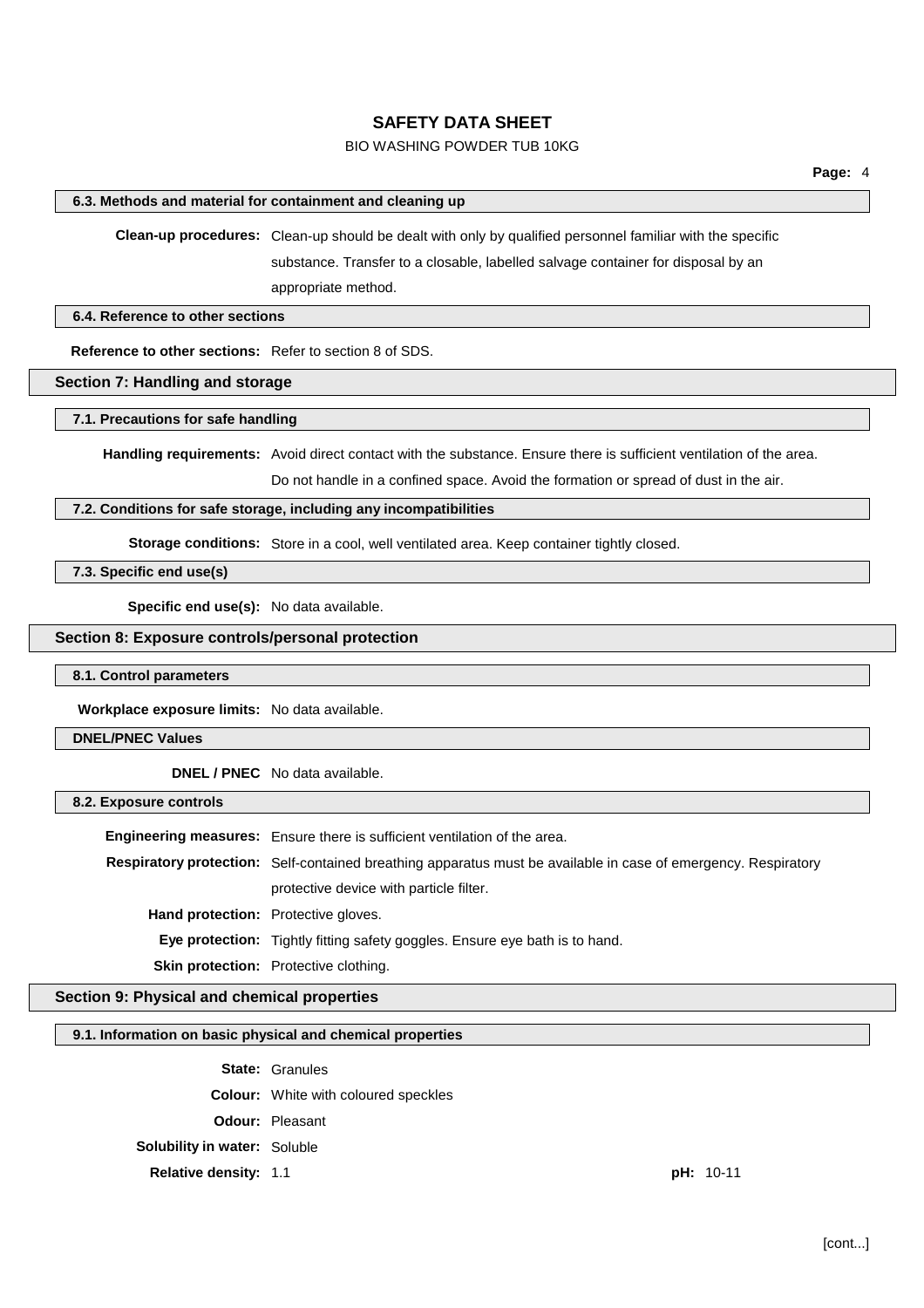# BIO WASHING POWDER TUB 10KG

**Page:** 5

## **9.2. Other information**

**Other information:** No data available.

# **Section 10: Stability and reactivity**

#### **10.1. Reactivity**

**Reactivity:** Stable under recommended transport or storage conditions.

**10.2. Chemical stability**

**Chemical stability:** Stable under normal conditions.

#### **10.3. Possibility of hazardous reactions**

**Hazardous reactions:** Hazardous reactions will not occur under normal transport or storage conditions.

Decomposition may occur on exposure to conditions or materials listed below.

# **10.4. Conditions to avoid**

**Conditions to avoid:** Heat.

# **10.5. Incompatible materials**

**Materials to avoid:** Strong oxidising agents. Strong acids.

# **10.6. Hazardous decomposition products**

**Haz. decomp. products:** In combustion emits toxic fumes.

## **Section 11: Toxicological information**

# **11.1. Information on toxicological effects**

## **Hazardous ingredients:**

## **SODIUM CARBONATE**

| ORL | <b>MUS</b> | LD50 | 6600 | mg/kg |
|-----|------------|------|------|-------|
| ORL | <b>RAT</b> | LD50 | 4090 | mg/kg |
| SCU | <b>MUS</b> | LD50 | 2210 | mg/kg |

## **DISODIUM METASILICATE**

| ORL | <b>MUS</b> | LD50 | 770  | mg/kg |
|-----|------------|------|------|-------|
| ORL | <b>RAT</b> | LD50 | 1153 | mg/kg |

## **AMYLASE, ALPHA-**

| ORL | <b>MUS</b> | LD50 | 1 드<br>ں ، ح | gm/kg |
|-----|------------|------|--------------|-------|
| ORL | <b>RAT</b> | LD50 | 7500         | mg/kg |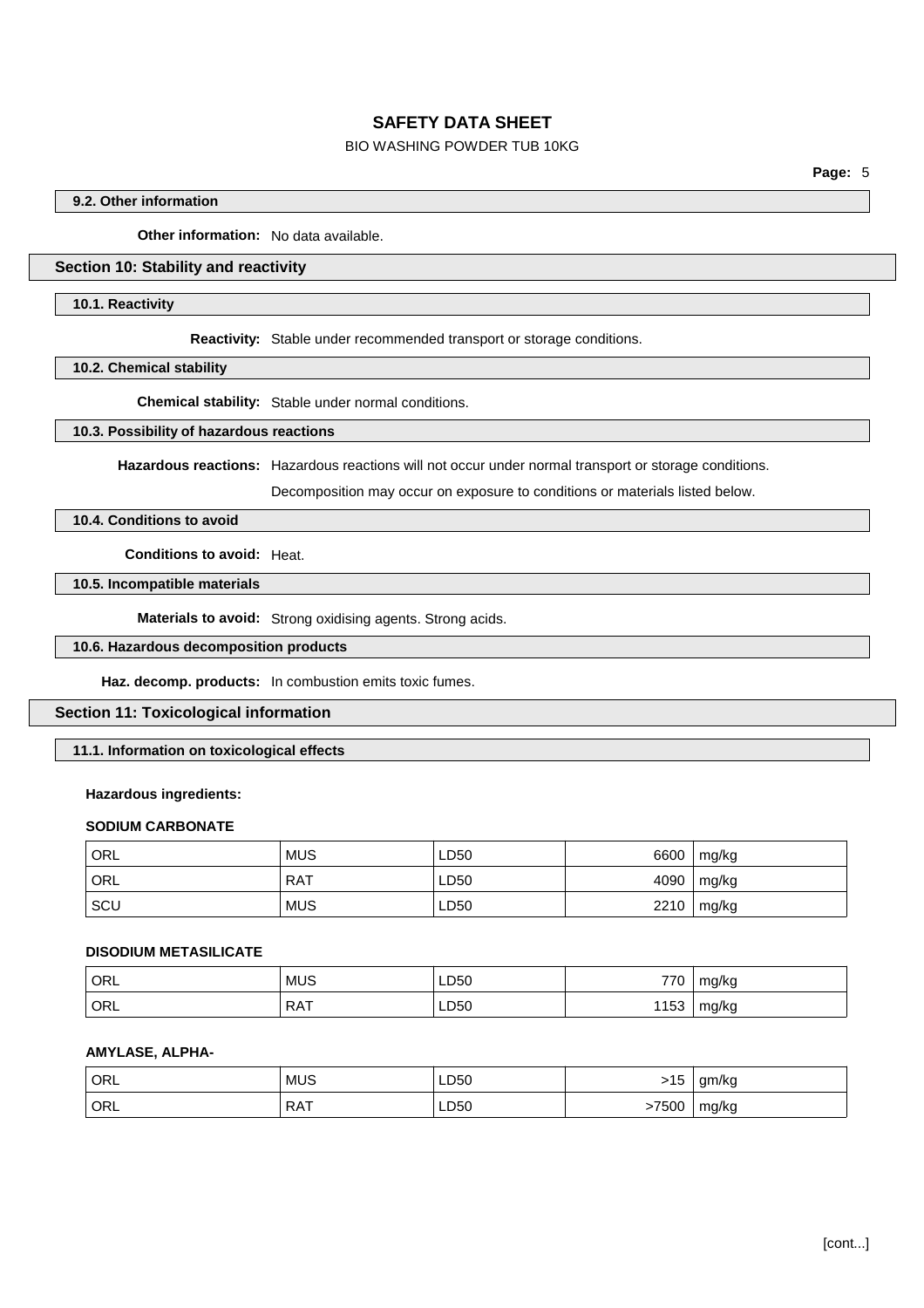# BIO WASHING POWDER TUB 10KG

**Page:** 6

# **SUBTILISIN** ORL RAT LD50 3700 mg/kg **Relevant hazards for product:** Hazard **Route** Route **Route Route Rasis** Skin corrosion/irritation DRM Hazardous: calculated Serious eye damage/irritation  $OPT$  Hazardous: calculated **Symptoms / routes of exposure Skin contact:** Blistering may occur. Progressive ulceration will occur if treatment is not immediate. **Eye contact:** Corneal burns may occur. May cause permanent damage. **Ingestion:** Corrosive burns may appear around the lips. Blood may be vomited. There may be bleeding from the mouth or nose. **Inhalation:** There may be shortness of breath with a burning sensation in the throat. Exposure may cause coughing or wheezing. **Delayed / immediate effects:** Immediate effects can be expected after short-term exposure. **Section 12: Ecological information 12.1. Toxicity Ecotoxicity values:** No data available. **12.2. Persistence and degradability Persistence and degradability:** Biodegradable. **12.3. Bioaccumulative potential Bioaccumulative potential:** No bioaccumulation potential. **12.4. Mobility in soil 12.5. Results of PBT and vPvB assessment PBT identification:** This product is not identified as a PBT/vPvB substance. **12.6. Other adverse effects Other adverse effects:** Negligible ecotoxicity. **Section 13: Disposal considerations 13.1. Waste treatment methods Disposal operations:** Transfer to a suitable container and arrange for collection by specialised disposal company. **NB:** The user's attention is drawn to the possible existence of regional or national regulations regarding disposal.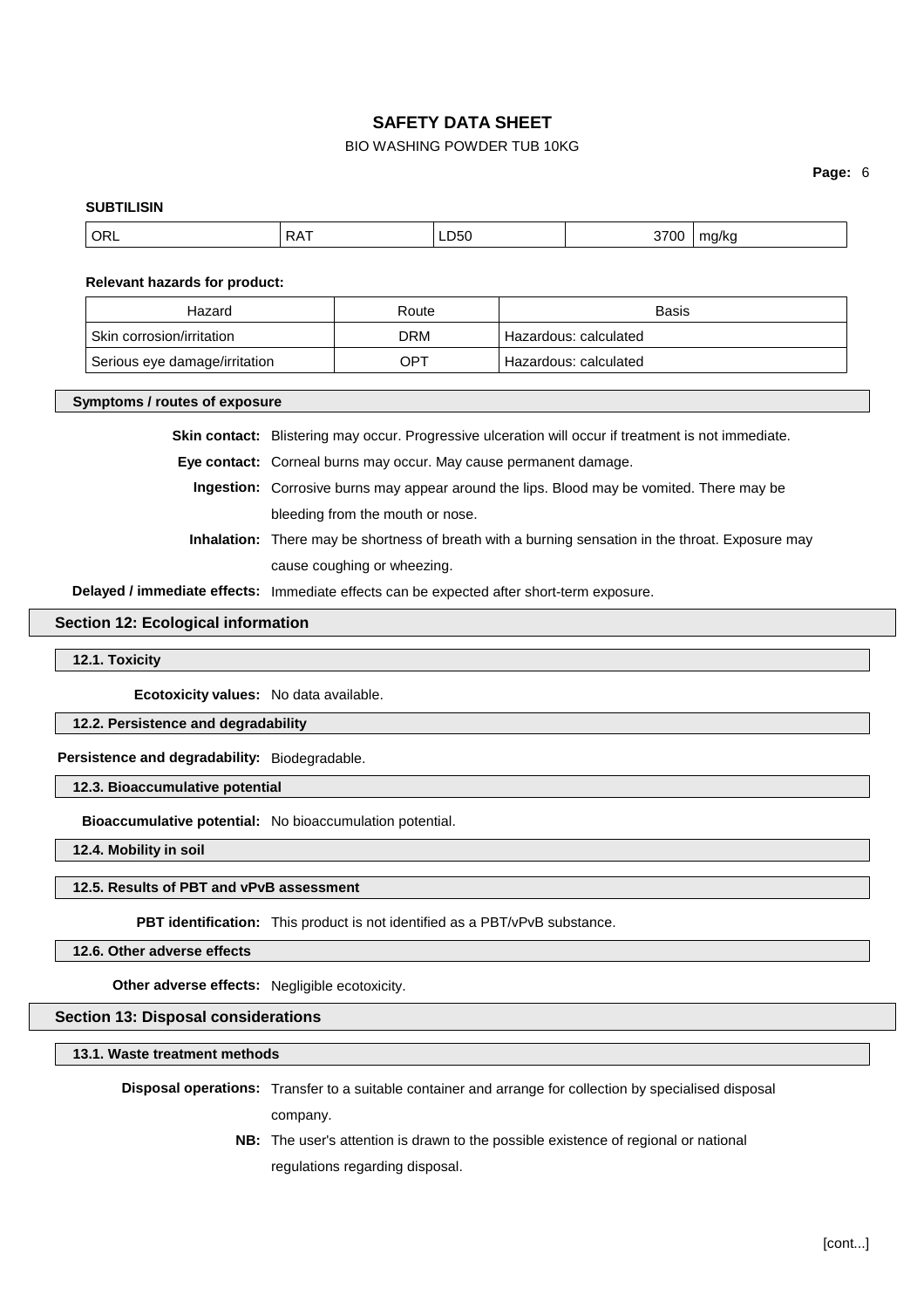# BIO WASHING POWDER TUB 10KG

**Page:** 7

# **Section 14: Transport information**

**14.1. UN number**

**UN number:** UN1759

#### **14.2. UN proper shipping name**

**Shipping name:** CORROSIVE SOLID, N.O.S.

**14.3. Transport hazard class(es)**

**Transport class:** 8

**14.4. Packing group**

**Packing group:** II

**14.5. Environmental hazards**

**Environmentally hazardous:** No **Marine pollutant:** No

**14.6. Special precautions for user**

**Special precautions:** No special precautions.

**Tunnel code:** E

**Transport category:** 2

**Section 15: Regulatory information**

**15.1. Safety, health and environmental regulations/legislation specific for the substance or mixture**

**Specific regulations:** Not applicable.

**15.2. Chemical Safety Assessment**

**Chemical safety assessment:** A chemical safety assessment has not been carried out for the substance or the mixture

by the supplier.

#### **Section 16: Other information**

#### **Other information**

| <b>Other information:</b> This safety data sheet is prepared in accordance with Commission Regulation (EU) No                           |
|-----------------------------------------------------------------------------------------------------------------------------------------|
| 2015/830.                                                                                                                               |
| * indicates text in the SDS which has changed since the last revision.                                                                  |
| <b>Phrases used in s.2 and s.3:</b> EUH208: Contains <name of="" sensitising="" substance="">. May produce an allergic reaction.</name> |
| H314: Causes severe skin burns and eye damage.                                                                                          |
| H315: Causes skin irritation.                                                                                                           |
| H317: May cause an allergic skin reaction.                                                                                              |
| H318: Causes serious eye damage.                                                                                                        |
| H319: Causes serious eye irritation.                                                                                                    |
| H334: May cause allergy or asthma symptoms or breathing difficulties if inhaled.                                                        |
| H335: May cause respiratory irritation.                                                                                                 |